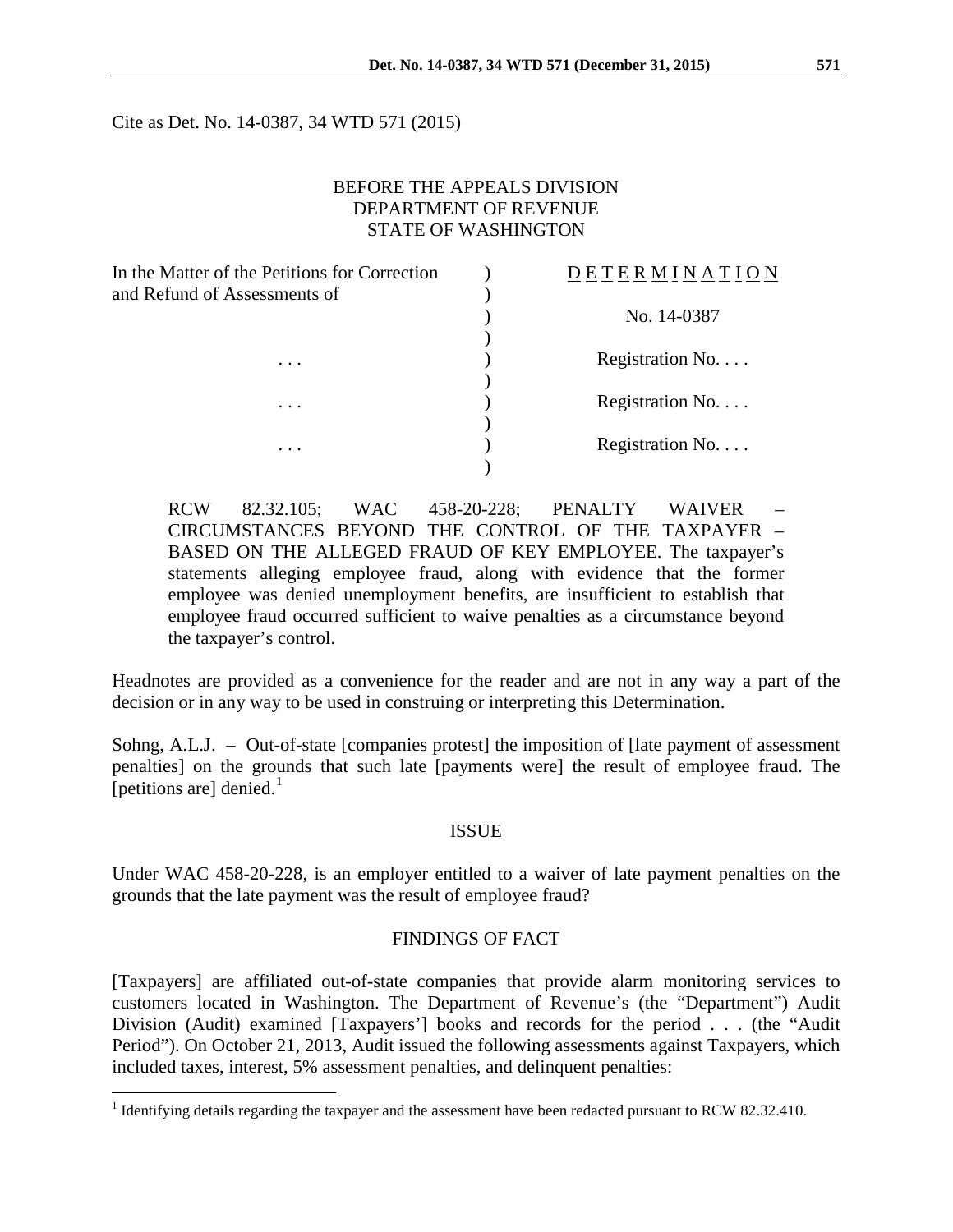| <b>Taxpayer</b> | Document No. | <b>Total</b> |
|-----------------|--------------|--------------|
| $\cdots$        |              |              |
| . .             | .            | $\$\ldots$   |
| $\cdots$        | $\cdots$     | $\$\ldots$   |
|                 |              |              |
| .               | $\cdots$     | $\$\ldots$   |
| $\cdots$        | $\cdots$     | $\$\ldots$   |
| .               |              |              |
|                 | .            | $\$\ldots$   |
| $\cdots$        | $\cdots$     | $\$\ldots$   |
|                 |              |              |

The due date of the assessments was November 20, 2013. Taxpayers' failure to timely pay the assessment resulted in the imposition of additional penalties. Taxpayers subsequently provided Audit with additional documentation and information that substantially reduced the total amounts due. On May 14, 2014 (approximately six months after the original assessments were issued), Audit issued the following post-assessment adjustments (the "PAAs"), which included taxes, interest, 5% assessment penalties, and delinquent penalties:

| <b>Taxpayer</b> | <b>Document No.</b>  | <b>Total</b>                   |
|-----------------|----------------------|--------------------------------|
| .               |                      |                                |
|                 | $\cdot$ $\cdot$      | ♪                              |
|                 |                      |                                |
|                 |                      |                                |
|                 | $\cdot$ $\cdot$      | $\cdots$                       |
|                 |                      | $\cdot$                        |
|                 |                      |                                |
|                 | $\ddot{\phantom{a}}$ | $\S \dots$                     |
|                 |                      |                                |
|                 |                      | œ<br>D<br>$\ddot{\phantom{0}}$ |

The PAAs above also included additional penalties that Audit assessed for Taxpayers' failure to pay the original assessments by the due date of November 20, 2013. The additional penalties, which are the only items that Taxpayers contest in this appeal, are summarized as follows:

| <b>Taxpayer</b> | Document No. | <b>Additional Penalty</b> |
|-----------------|--------------|---------------------------|
|                 |              |                           |
|                 | .            |                           |
|                 |              |                           |
|                 |              |                           |
|                 | .            |                           |
|                 |              |                           |
|                 |              |                           |
|                 | .            |                           |
|                 |              |                           |
|                 |              |                           |

("Employee") . . . was Taxpayers' in-house state tax manager . . . who was primarily responsible for handling the Department's audit. ("Consultant") . . . was Taxpayers' outside tax consultant . .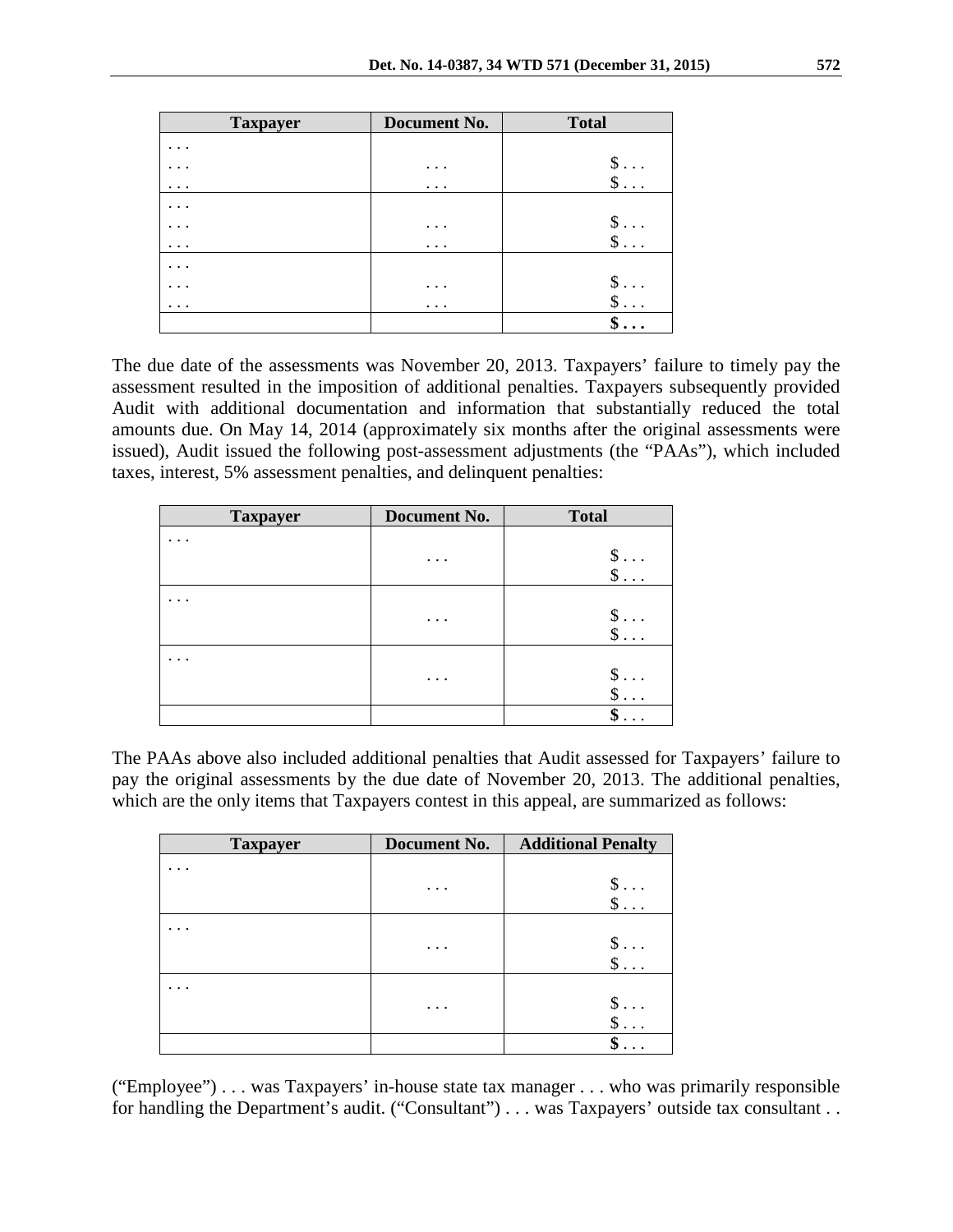. who had been engaged to assist with the Department's audit.<sup>[2](#page-2-0)</sup> Both Employee and Consultant attended the initial meeting between Taxpayers and the Department's auditor ("Auditor") in July 2012. In late-2012 and early-2013, Auditor made repeated requests for additional records from Taxpayers. Auditor and Employee arranged to meet on April 22, 2013 at Taxpayers' offices in . . . to review the records and other materials that Auditor had requested. When Auditor arrived at Taxpayers' offices that day, Employee refused her entry and did not provide her with any of the requested documents.

Because Employee failed to provide Auditor with the requested documentation, Auditor estimated Taxpayers' assessments based on the limited information that she had available to her at the time (e.g., trial balance sheets and federal income tax returns). On August 6, 2013, Auditor mailed the estimated assessments to Taxpayers (care of Employee) by certified mail, indicating that the deadline to provide additional documentation regarding the audit would be September 6, 2013. Taxpayers did not respond to the August 6, 2013 letter. On September 17, 2013, Auditor sent Employee an email, informing him that the estimated assessments dated August 6, 2013 would be submitted for processing and issued shortly. On October 21, 2013, Audit sent the assessments by certified mail to Taxpayers. According to the U.S. Postal Service's delivery records, the assessments were physically received at Taxpayers' offices on October 24, 201[3](#page-2-1).<sup>3</sup>As previously mentioned, Taxpayers did not pay the assessments by their due date of November 20, 2013. Taxpayers claim that their failure to timely pay the original assessments was the direct result of fraudulent acts by Employee, as described below.

On December 6, 2013, the Department's Compliance Division (Compliance) attempted to call Employee regarding the delinquent assessments, but could not get in touch with him. Compliance then called Consultant (because of the CTIA on file) and informed him that Taxpayers' assessments were delinquent. Consultant immediately informed Taxpayers' financial reporting manager (and Employee's direct supervisor) of the delinquency. Taxpayers state that when the supervisor confronted Employee about the outstanding assessments, Employee denied any knowledge that the assessments had been issued. Shortly thereafter, Taxpayers terminated Employee's employment for cause. Taxpayers state that they subsequently searched Employee's email account and discovered the email from Auditor, dated September 17, 2013, which included draft audit schedules, and indicating that that the assessments would be issued and sent for processing.

Taxpayers state that although they were aware that the Department's audit was ongoing, they were not aware that the assessments had actually been issued until Compliance notified Consultant, on December 6, 2013, that they were past due. In support of their claim of Employee's fraud, Taxpayers have submitted a sworn affidavit of its Vice President of Finance ("Vice President"), who oversees Taxpayers' financial and tax reporting. The affidavit states, in relevant part:

12. Based on my understanding of the events surrounding the Washington assessments, I believe that [Employee] was fully aware of the assessments when issued, and for some reason chose not to inform [Taxpayers'] management of them. Furthermore, it appears

<span id="page-2-0"></span><sup>&</sup>lt;sup>2</sup> The Department had a Confidential Tax Information Authorization ("CTIA") form on file for Consultant. <sup>3</sup> The Certified Mail return receipt was signed by . . . on October 24, 2013 at 10:44 AM in . . . .

<span id="page-2-1"></span>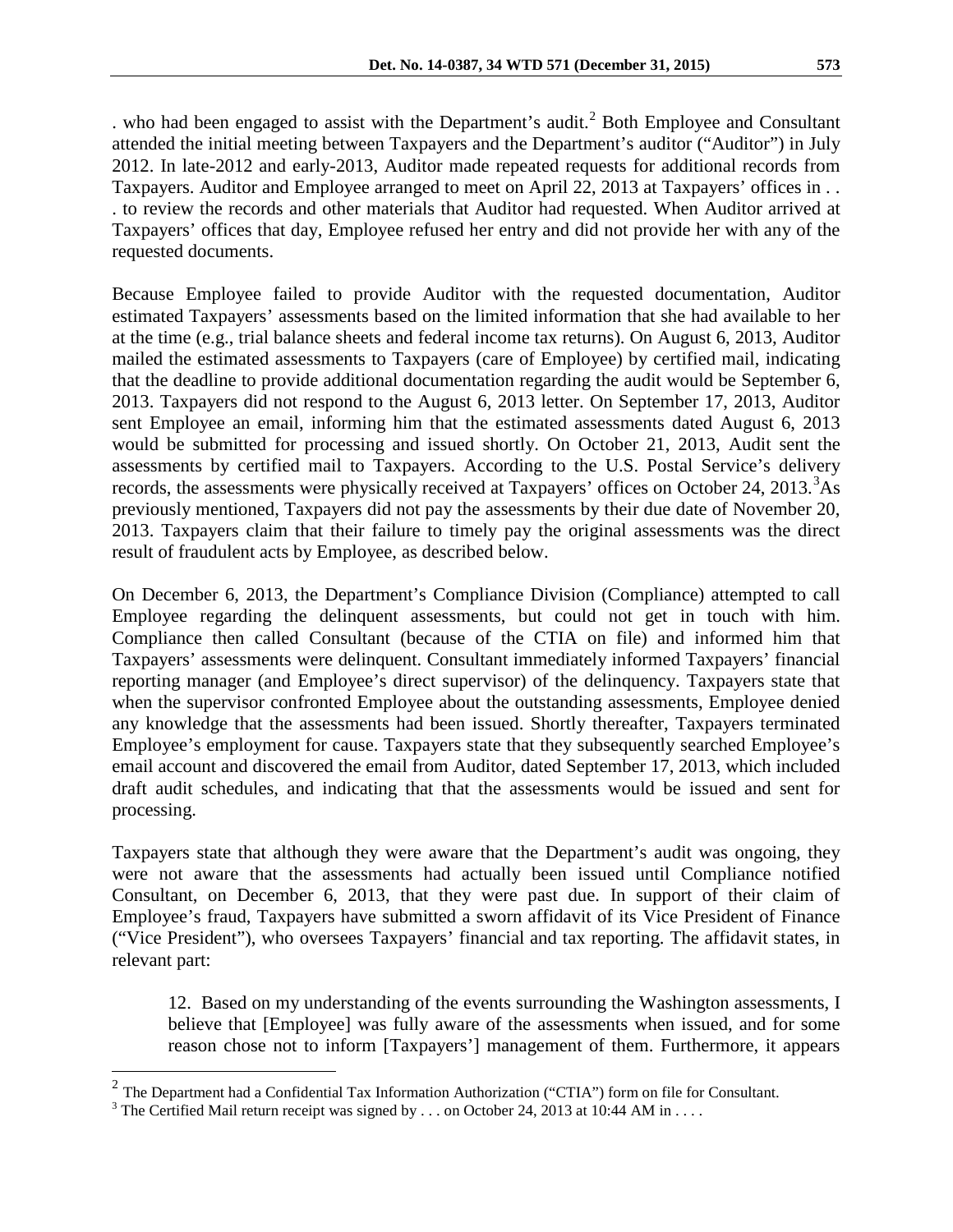that [Employee] received paper copies of the assessments that were mailed to the company and either destroyed them or removed them from company premises, as they have never been recovered.

13. [Employee] either was aware or reasonably should have been aware that he was responsible to inform company management of any significant tax assessments he knew had been issued or were likely to be issued to the company. His failure to do so in this case was a clear violation of [Employee's] duties to the company which led directly to his termination.

14. Although [Employee's] actions in this matter appear to have been fraudulent and to involve the theft or conversion of company property, [Taxpayers have] chosen for a variety of reasons not to press criminal charges against [Employee] or involve law enforcement, instead choosing to terminate [Employee's] employment and then focus limited resources on other matters.

Vice President also appeared in-person at the appeals hearing and testified consistent with his affidavit above.

Taxpayers state that after Employee's termination, Employee attempted to obtain unemployment benefits from the State of . . . . Taxpayers objected to Employee's unemployment claim on the grounds that Employee intentionally misrepresented the status of the Department's assessments to Taxpayers' management, which resulted in substantial penalties being levied against Taxpayers by the Department. Taxpayers provided a written decision from the [Commission], dated January 6, 2014, in which the Commission denied the payment of unemployment benefits to Employee. The decision states, in relevant part: "Reason for Decision: Our investigation found your employer fired you for violation of company rules and policies. This is considered misconduct connected with the work."

# ANALYSIS

The authority to waive or cancel penalties or interest is found in RCW 82.32.105. RCW 82.32.105(1) provides that if the failure to pay a tax when due is the result of circumstances beyond the control of the taxpayer, the Department shall waive penalties. WAC 458-20-228 ("Rule 228") provides guidance on "circumstances beyond the control of the taxpayer" within the meaning of RCW 82.32.105. Circumstances that are generally considered beyond the control of a taxpayer are "immediate, unexpected, or in the nature of an emergency." Rule 228(9)(a)(ii). Such circumstances result in the taxpayer not having reasonable time or opportunity to obtain an extension of the due date or otherwise timely file and pay. Examples of circumstances beyond the control of the taxpayer include fraud, embezzlement, or theft on the part of an employee or agent; but only if the taxpayer could not immediately detect or prevent the act and reasonable safeguards or internal controls were in place. Rule 228(9)(a)(ii)(F). The burden is on the taxpayer to show that circumstances beyond its control directly caused the late payment. Rule 228(9)(a)(i)*.*

In Det. No. 06-0155, 26 WTD 73 (2007), we explained that in order to be entitled to a waiver of penalty based on allegations of fraud, there are four things that a taxpayer must prove: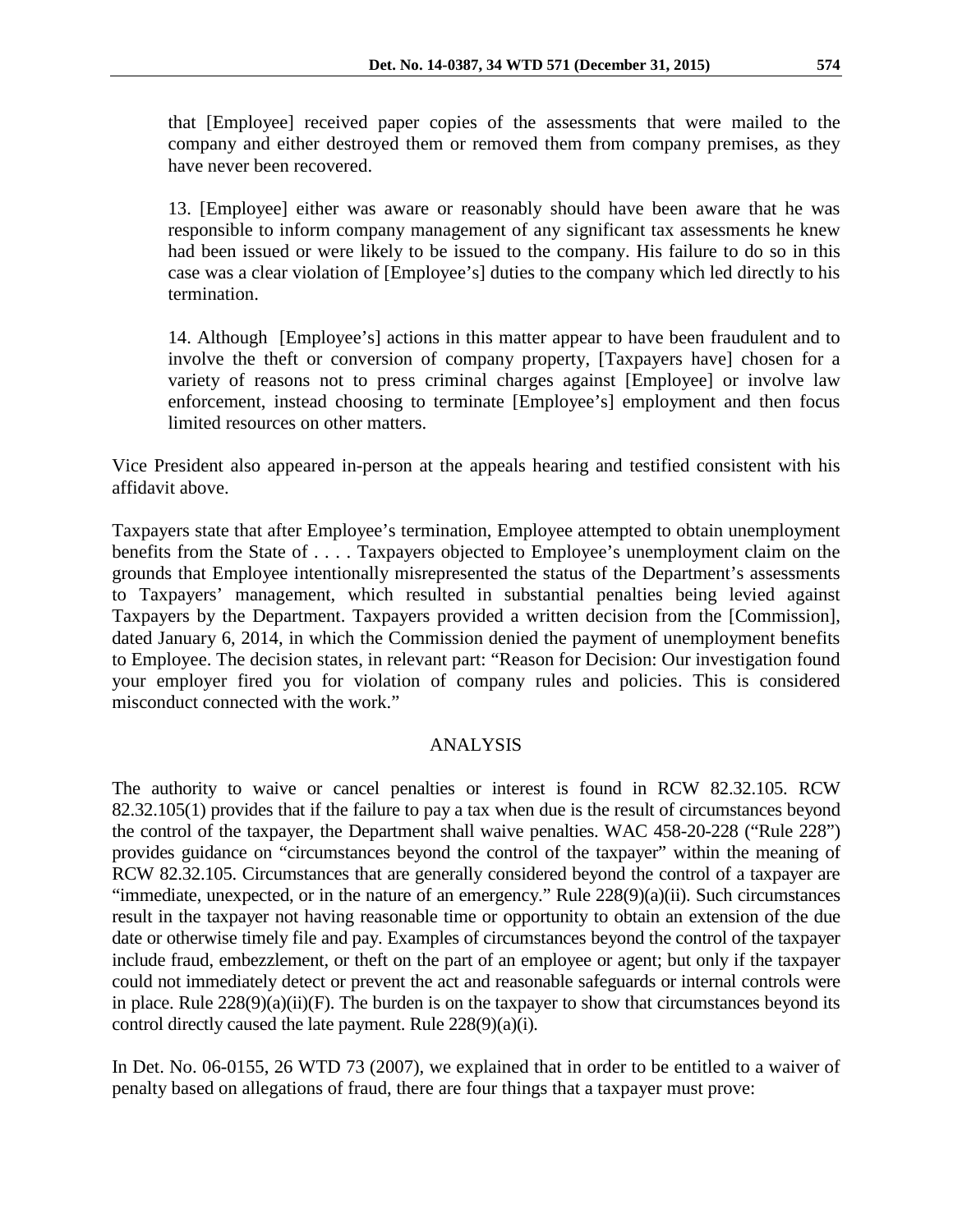- First, the taxpayer must establish that the alleged criminal act actually occurred. Because the waiver provision is civil in nature, we do not require proof beyond a reasonable doubt or proof that the employee or agent was convicted of the crime. However, mere allegations of fraud, embezzlement, or theft are not sufficient. Under the "preponderance of the evidence" standard the taxpayer must produce documents or witness statements that show that it is more likely than not that the alleged criminal act occurred. Documents that may be useful in this regard include police reports, sworn affidavits or witness statements, public records showing that the individual has been indicted or charged with the crime being alleged, or a federal income tax return signed by the taxpayer that includes a claim for theft loss.
- Second, the taxpayer must establish that the alleged criminal act caused the late payment or assessment of the underlying tax. *See* Det. No. 01-067, 20 WTD 525, 528 (2001) ("the circumstances must actually cause the late payments."). Again, the standard of proof is a preponderance of the evidence (*i.e.*, more likely than not). However, the evidence must show a direct link between the alleged criminal act and the late payment or underpayment of the tax.
- Third, the taxpayer must establish that the act of fraud, embezzlement, or theft was of a nature that could not be immediately detected or prevented. Because employee theft is usually secretive in nature, this element is generally not difficult to meet. However, if the alleged criminal act was not secretive in nature, the circumstance is not one that "result[s] in the taxpayer not having reasonable time or opportunity to obtain an extension of the due date or otherwise timely file and pay." Rule  $228(9)(a)(ii)$ . Thus, waiver of penalty is not appropriate.
- Fourth, the taxpayer must establish that it had reasonable safeguards or internal controls in place to detect or prevent acts of fraud, embezzlement, or theft. *See* Det. No. 01-067, 20 WTD 525, 528 (2001). Since accounting safeguards and internal controls are normally within the control of the taxpayer, they must be in place in order for any employee misconduct to qualify as a circumstance beyond the taxpayer's control.

26 WTD at 76 (emphasis added). With respect to the first element, we note that Washington law requires the nine elements of fraud to be proven by "evidence that is clear, cogent, and convincing." *Beckendorf v. Beckendorf*, 76 Wn.2d 457, 462, 457 P.2d 603, 606 (1969). In *Beckendorf*, the Supreme Court of Washington explained:

The elements necessary to establish fraud – all of which must be shown by clear, cogent, and convincing evidence – are  $[1]$  a representation of an existing fact;  $[2]$  its materiality; [3] its falsity; [4] the speaker's knowledge of its falsity; [5] his intent that it shall be acted upon by the person to whom it is made; [6] ignorance of its falsity on the part of the person to whom it is addressed; [7] the latter's reliance on the truth of the representation; [8] his right to rely upon it; and [9] his consequent damage.